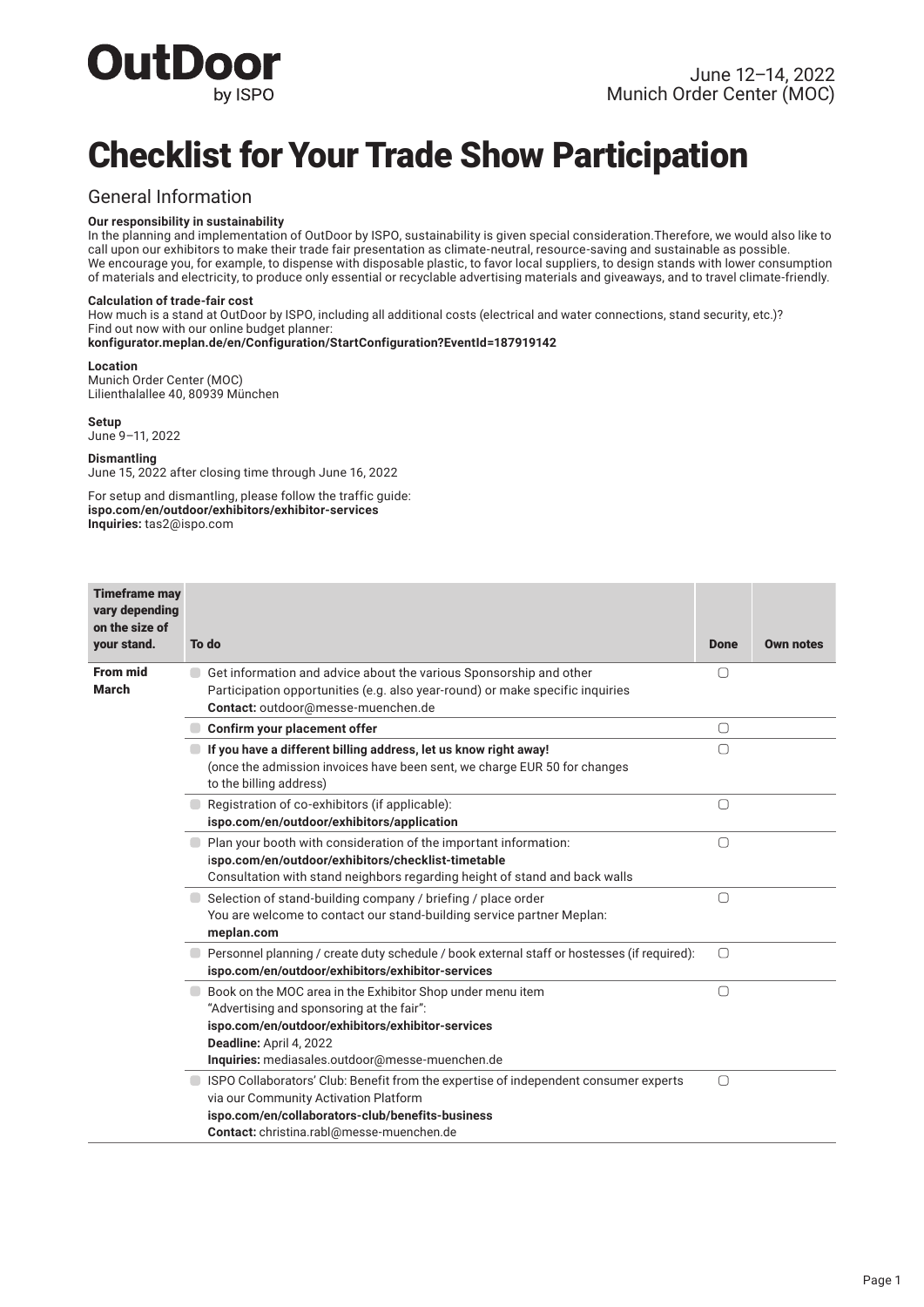

# Checklist for Your Trade Show Participation

| <b>Timeframe may</b><br>vary depending<br>on the size of |                                                                                                                                                                                                                                                                                                                                                          |                                                |             |                  |
|----------------------------------------------------------|----------------------------------------------------------------------------------------------------------------------------------------------------------------------------------------------------------------------------------------------------------------------------------------------------------------------------------------------------------|------------------------------------------------|-------------|------------------|
| your stand.                                              | To do                                                                                                                                                                                                                                                                                                                                                    |                                                | <b>Done</b> | <b>Own notes</b> |
| <b>April / May</b>                                       | Upload print files for advertising and sponsoring at the MOC area:<br>Sending print data to: moc.orders@messe-muenchen.de<br>Deadline: April 25, 2022<br>Inquiries: moc.orders@messe-muenchen.de, Ms. Carina Helm, +49 89 32353440                                                                                                                       |                                                | O           |                  |
|                                                          | Submit your stand sketches for approval (dimensioned drawings including floor plans<br>and elevations on a scale of 1:1,000; only required for stands larger than 100 m <sup>2</sup> .<br>Maximum height is 4 m).<br>To be submitted to: tas2@ispo.com<br>Deadline: April 29, 2022                                                                       |                                                | $\bigcirc$  |                  |
|                                                          | Invitation Management Tool<br>ispo.com/en/connect<br>Invite your customers                                                                                                                                                                                                                                                                               |                                                | $\bigcirc$  |                  |
|                                                          | Book OutDoor by ISPO media entries<br><b>Deadline: May 29, 2022</b><br>Inquiries: info@outdoor-mediaservices.de                                                                                                                                                                                                                                          |                                                | $\Box$      |                  |
|                                                          | $\Box$ Order Scan2Lead scanners in the Exhibitor Shop for recording visitor data:<br>ispo.com/en/outdoor/exhibitors/exhibitor-services<br>Inquiries: contact@scan2lead.com or +49 89 444433111                                                                                                                                                           |                                                | 0           |                  |
|                                                          | $\Box$ Organize transportation and storage options in the Exhibitor Shop:<br>ispo.com/en/outdoor/exhibitors/exhibitor-services<br>Contact: Schenker Deutschland AG (+49 89 949-24300)<br>or Kühne + Nagel (+49 89 949-24400)                                                                                                                             |                                                | $\Box$      |                  |
|                                                          | Plan your logistics using the traffic guide<br>(deposit, open gates, parking spaces available, etc.):<br>ispo.com/en/outdoor/exhibitors/exhibitor-services<br>Inquiries: VS@messe-muenchen.de                                                                                                                                                            |                                                | 0           |                  |
|                                                          | O Order parking permits in the Exhibitor Shop (also possible on site):<br>ispo.com/en/outdoor/exhibitors/exhibitor-services                                                                                                                                                                                                                              |                                                | $\bigcirc$  |                  |
|                                                          | O organize catering for stand staff and customers<br>You are welcome to contact our catering service partners:<br>ispo.com/en/outdoor/exhibitors/exhibitor-services                                                                                                                                                                                      |                                                | $\bigcirc$  |                  |
|                                                          | Payment of admission invoice (due upon receipt)                                                                                                                                                                                                                                                                                                          |                                                | 0           |                  |
|                                                          | Personalize and, if required, order additional exhibitor passes in the<br>ticket shop (note: these will be activated only after payment of admission invoice)<br>Inquiries: registration@messe-muenchen.de or call +49 89 949-11558                                                                                                                      |                                                | 0           |                  |
|                                                          | Order technical services in the Exhibitor Shop:<br>ispo.com/en/outdoor/exhibitors/exhibitor-services<br>Deadline: June 1, 2022<br>Technical queries: tas2@ispo.com<br>If you have problems accessing the shop: exhibitorshop@messe-muenchen.de<br>or call +49 89 949-11558<br>Among other things, the following technical services can be ordered in the |                                                | O           |                  |
|                                                          | Exhibitor Shop:<br>- Electrical installations<br>- Water / sanitary installations<br>- Stand cleaning<br>- Supensions / trussels / lighting<br>$-$ Insurance<br>- Telecommunications / WiFi<br>- Working platforms<br>- Compressed air<br>- Cranes / lifting equipment<br>- Storage of goods / empties                                                   | - Stand security service (highly recommended!) |             |                  |